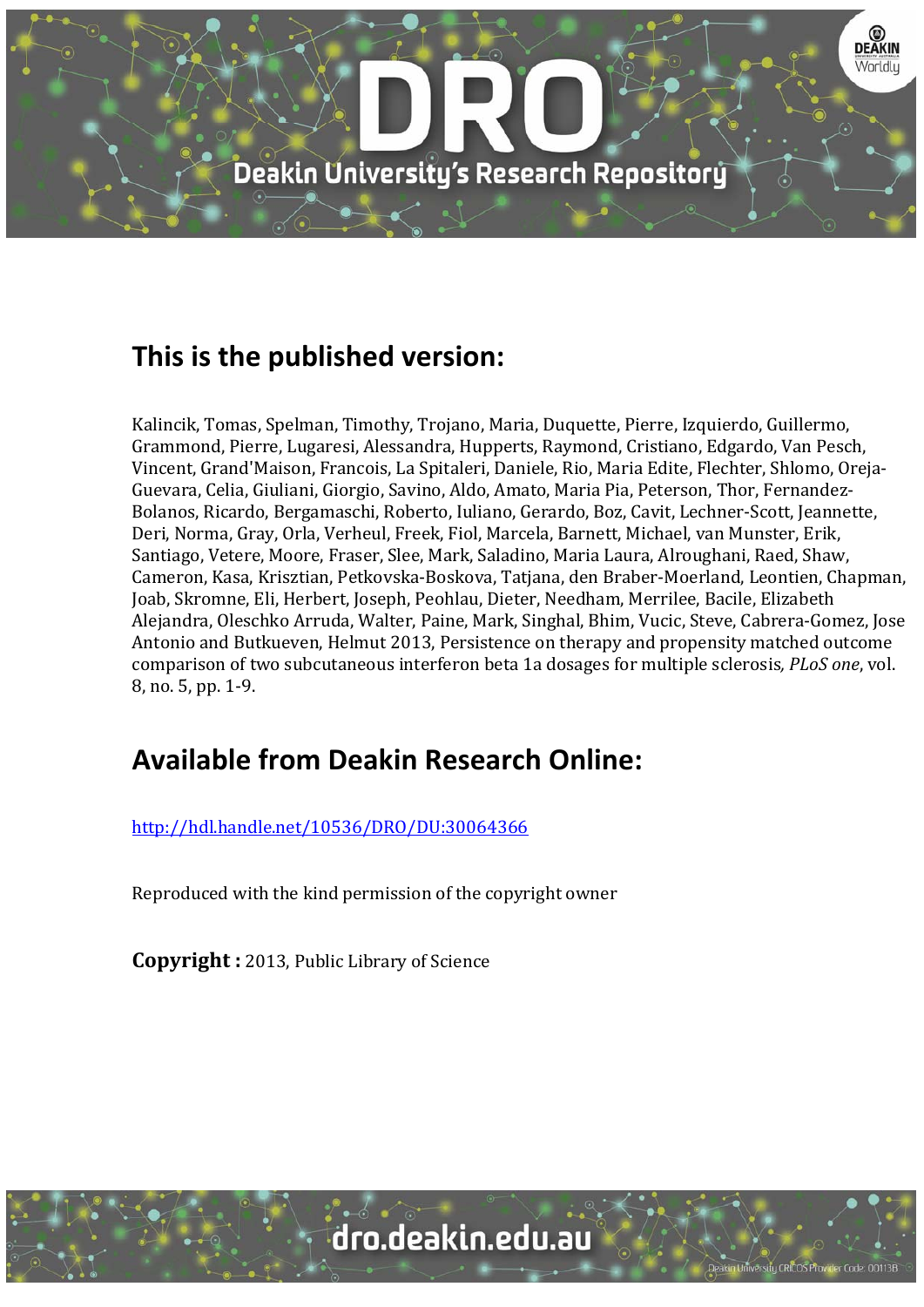## Persistence on Therapy and Propensity Matched Outcome Comparison of Two Subcutaneous Interferon Beta 1a Dosages for Multiple Sclerosis

Tomas Kalincik<sup>1</sup>\*, Timothy Spelman<sup>2</sup>, Maria Trojano<sup>3</sup>, Pierre Duquette<sup>4</sup>, Guillermo Izquierdo<sup>5</sup>, Pierre Grammond<sup>6</sup>, Alessandra Lugaresi<sup>7</sup>, Raymond Hupperts<sup>8</sup>, Edgardo Cristiano<sup>9</sup>, Vincent Van Pesch<sup>10</sup>, Francois Grand'Maison<sup>11</sup>, Daniele La Spitaleri<sup>12</sup>, Maria Edite Rio<sup>13</sup>, Sholmo Flechter<sup>14</sup>, Celia Oreja-Guevara<sup>15</sup>, Giorgio Giuliani<sup>16</sup>, Aldo Savino<sup>17</sup>, Maria Pia Amato<sup>18</sup>, Thor Petersen<sup>19</sup>, Ricardo Fernandez-Bolanos<sup>20</sup>, Roberto Bergamaschi<sup>21</sup>, Gerardo Iuliano<sup>22</sup>, Cavit Boz<sup>23</sup>, Jeannette Lechner-Scott<sup>24</sup>, Norma Deri<sup>25</sup>, Orla Gray<sup>26</sup>, Freek Verheul<sup>27</sup>, Marcela Fiol<sup>28</sup>, Michael Barnett<sup>29</sup>, Erik van Munster<sup>30</sup>, Vetere Santiago<sup>31</sup>, Fraser Moore<sup>32</sup>, Mark Slee<sup>33</sup>, Maria Laura Saladino<sup>34</sup>, Raed Alroughani<sup>35</sup>, Cameron Shaw<sup>36</sup>, Krisztian Kasa<sup>37</sup>, Tatjana Petkovska-Boskova<sup>38</sup>, Leontien den Braber-Moerland<sup>39</sup>, Joab Chapman<sup>40</sup>, Eli Skromne<sup>41</sup>, Joseph Herbert<sup>42</sup>, Dieter Poehlau<sup>43</sup>, Merrilee Needham<sup>44</sup>, Elizabeth Alejandra Bacile Bacile<sup>45</sup>, Walter Oleschko Arruda<sup>46</sup>, Mark Paine<sup>47</sup>, Bhim Singhal<sup>48</sup>, Steve Vucic<sup>49</sup>, Jose Antonio Cabrera-Gomez<sup>50</sup>, Helmut Butzkueven<sup>1,51</sup>, on behalf of the MSBase Study Group"

1 Departments of Medicine and Neurology, University of Melbourne and Royal Melbourne Hospital, Melbourne, Australia, 2 Department of Neurology, Royal Melbourne Hospital, Melbourne, Australia, 3 Department of Basic Medical Sciences, Neuroscience and Sense Organs, University of Bari, Bari, Italy, 4 Hôpital Notre Dame, Montreal, Canada, 5 Hospital Universitario Virgen Macarena, Sevilla, Spain, 6Hotel-Dieu de Levis, Quebec, Canada, 7 MS Center, Department of Neuroscience and Imaging, University 'G. d'Annunzio', Chieti, Italy, 8 Maaslandziekenhuis, Sittard, The Netherlands, 9 Hospital Italiano, Buenos Aires, Argentina, 10 Cliniques Universitaires Saint-Luc, Brussels, Belgium, 11 Neuro Rive-Sud, Hôpital Charles LeMoyne, Quebec, Canada, 12 AORN San Giuseppe Moscati, Avellino, Italy, 13 Hospital S. Joao, Porto, Portugal, 14 Assaf Harofeh Medical Center, Beer-Yaakov, Israel, 15 University Hospital San Carlos, IdISSC, Madrid, Spain, 16 Ospedale di Macerata, Macerata, Italy, 17 Consultorio Privado, Buenos Aires, Argentina, 18 Department NEUROFARBA, Section of Neurology, University of Florence, Florence, Italy, 19 Kommunehospitalet, Aarhus C, Denmark, 20 Hospital Universitario Virgen de Valme, Seville, Spain, 21 Neurological Institute IRCCS Mondino, Pavia, Italy, 22 Ospedali Riuniti di Salerno, Salerno, Italy, 23 Karadeniz Technical University, Trabzon, Turkey, 24 John Hunter Hospital, Newcastle, Australia, 25 Hospital Fernandez, Buenos Aires, Argentina, 26 Craigavon Area Hospital, Portadown, United Kingdom, 27 Groen Hart Ziekenhuis, Gouda, The Netherlands, 28 FLENI, Buenos Aires, Argentina, 29 Brain and Mind Research Institute, Sydney, Australia, 30 Jeroen Bosch Ziekenhuis, 's-Hertogenbosch, The Netherlands, 31 HIGA Gral, San Martin La Plata, Argentina, 32 Jewish General Hospital, McGill University, Montreal, Canada, 33 Flinders University and Medical Centre, Adelaide, Australia, 34 INEBA, Buenos Aires, Argentina, 35 Amiri Hospital, Kuwait City, Kuwait, 36 Geelong Hospital, Geelong, Australia, 37 Jahn Ferenc Teaching Hospital, Budapest, Hungary, 38 Clinic of Neurology Clinical Center, Skopje, Macedonia, 39 Francicus Ziekenhuis, Roosendaal, The Netherlands, 40 Sheba Medical Center, Tel Hashomer, Israel, 41 Hospital Angeles Mexico City, Lomas, Mexico, 42 New York University Hospital for Joint Diseases, New York, New York, United States of America, 43 Multiple Sclerosis Centre Kamillus-Klinik, Asbach, Germany, 44 Royal North Shore Hospital, Sydney, Australia, 45 Instituto de Neurociencias Cordoba, Cordoba, Argentina, 46 Hospital Ecoville, Curitiba, Brazil, 47 St Vincent's Hospital, Melbourne, Australia, 48 Bombay Hospital Institute of Medical Sciences, Mumbai, India, 49 Westmead Hospital, Sydney, Australia, 50 Centro Internacional de Restauracion Neurologica, Havana, Cuba, 51 Department of Neurology, Box Hill Hospital and Monash University, Melbourne, Australia

## Abstract

Objectives: To compare treatment persistence between two dosages of interferon  $\beta$ -1a in a large observational multiple sclerosis registry and assess disease outcomes of first line MS treatment at these dosages using propensity scoring to adjust for baseline imbalance in disease characteristics.

Methods: Treatment discontinuations were evaluated in all patients within the MSBase registry who commenced interferon  $\beta$ -1a SC thrice weekly (n = 4678). Furthermore, we assessed 2-year clinical outcomes in 1220 patients treated with interferon  $\beta$ -1a in either dosage (22 µg or 44 µg) as their first disease modifying agent, matched on propensity score calculated from pre-treatment demographic and clinical variables. A subgroup analysis was performed on 456 matched patients who also had baseline MRI variables recorded.

Results: Overall, 4054 treatment discontinuations were recorded in 3059 patients. The patients receiving the lower interferon dosage were more likely to discontinue treatment than those with the higher dosage (25% vs. 20% annual probability of discontinuation, respectively). This was seen in discontinuations with reasons recorded as ''lack of efficacy'' (3.3% vs. 1.7%), ''scheduled stop'' (2.2% vs. 1.3%) or without the reason recorded (16.7% vs. 13.3% annual discontinuation rate, 22 µg vs. 44 µg dosage, respectively). Propensity score was determined by treating centre and disability (score without MRI parameters) or centre, sex and number of contrast-enhancing lesions (score including MRI parameters). No differences in clinical outcomes at two years (relapse rate, time relapse-free and disability) were observed between the matched patients treated with either of the interferon dosages.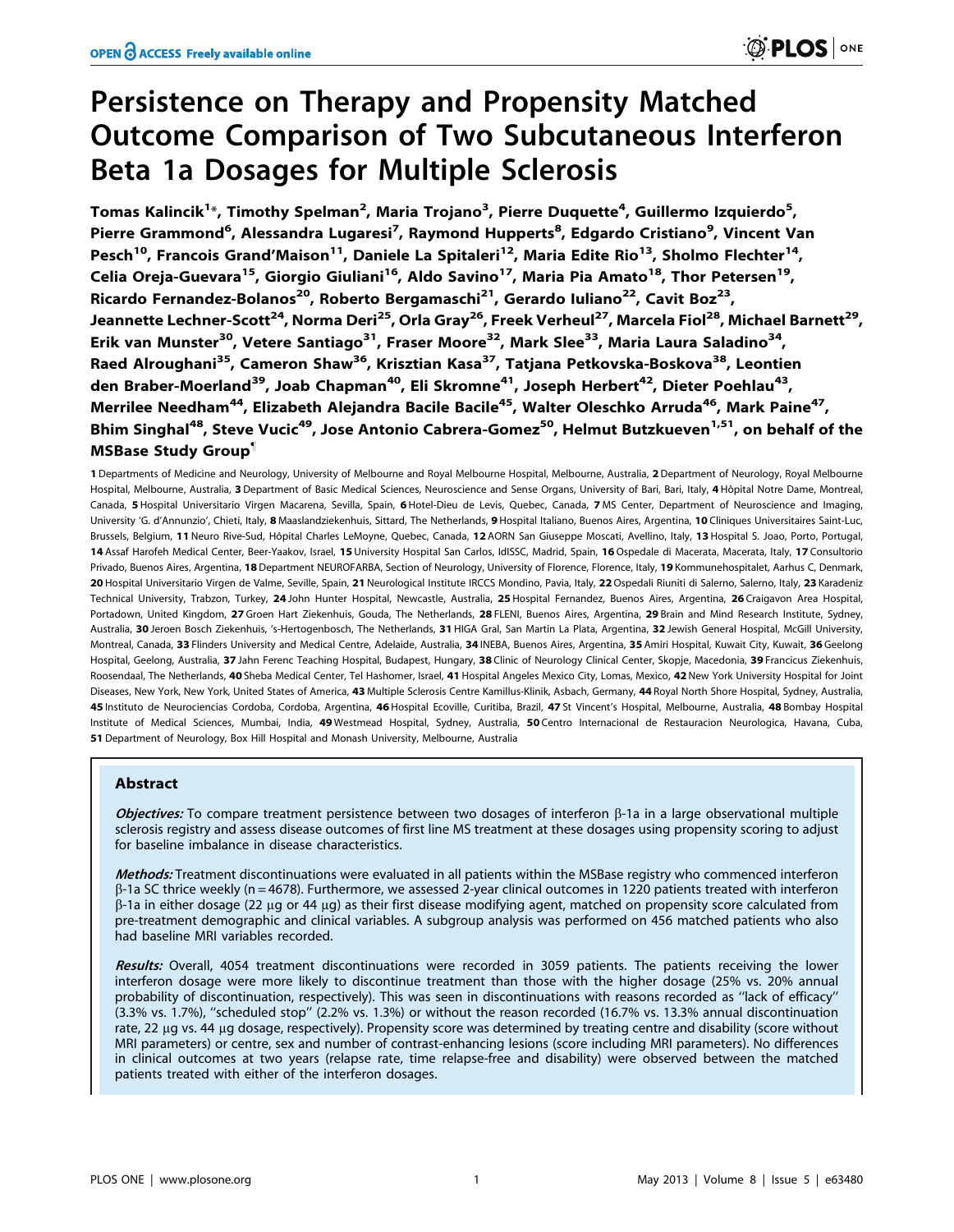Conclusions: Treatment discontinuations were more common in interferon B-1a 22 µg SC thrice weekly. However, 2-year clinical outcomes did not differ between patients receiving the different dosages, thus replicating in a registry dataset derived from ''real-world'' database the results of the pivotal randomised trial. Propensity score matching effectively minimised baseline covariate imbalance between two directly compared sub-populations from a large observational registry.

Citation: Kalincik T, Spelman T, Trojano M, Duquette P, Izquierdo G, et al. (2013) Persistence on Therapy and Propensity Matched Outcome Comparison of Two Subcutaneous Interferon Beta 1a Dosages for Multiple Sclerosis. PLoS ONE 8(5): e63480. doi:10.1371/journal.pone.0063480

Editor: Tobias Derfuss, University Hospital Basel, Switzerland

Received January 27, 2013; Accepted April 2, 2013; Published May 21, 2013

Copyright: © 2013 Kalincik et al. This is an open-access article distributed under the terms of the Creative Commons Attribution License, which permits unrestricted use, distribution, and reproduction in any medium, provided the original author and source are credited.

Funding: This study was funded by MSBase Foundation, a not-for-profit organisation. The MSBase Foundation receives financial support from Merck Serono, Biogen Idec, Novartis Pharma, Bayer Schering and Sanofi Aventis. The study was also funded by Multiple Sclerosis Research Australia and MSAngels. The funders had no role in study design, data collection and analysis, decision to publish, or preparation of the manuscript.

Competing Interests: The authors have the following conflicts: TK received travel grants and honoraria from Novartis, Biogen Idec, Sanofi Aventis, Teva and Merck Serono. TS received travel grant from Biogen Idec. MT received honoraria from Biogen-Idec, Bayer-Schering, Sanofi Aventis, Merck-Serono, Teva and Novartis; and research grants from Biogen-Idec, Merck-Serono, and Novartis. GI received honoraria from Biogen-Idec, Novartis, Sanofi, Serono and Teva. AL is a Bayer Schering, Biogen Idec, Genzyme, Merck Serono Advisory Board Member. She received travel and research grants and honoraria from Bayer Schering, Biogen Idec, Merck Serono, Novartis, Sanofi Aventis and Teva, travel and research grants from the Associazione Italiana Sclerosi Multipla and is consultant of Fondazione Cesare Serono. EC received honoraria as scientific advisory board consultant from Biogen-Idec, Bayer-Schering, Merck-Serono, Genzyme and Novartis; has participated in research projects by Merck-Serono, Roche and Novartis. VvP has served on advisory boards for Biogen Idec and Genzyme; received travel grants from Biogen Idec, Bayer Schering, Sanofi Aventis, Merck Serono and Novartis Pharma and honoraria from Biogen Idec, Teva and Novartis Pharma. FGM received honoraria from Biogen Idec, Genzyme, Novartis and Roche. COG received honoraria as scientific advisory board consultant from Biogen-Idec, Bayer-Schering, Merck-Serono, Teva and Novartis; has participated in research projects by Biogen-Idec, GSK, Teva and Novartis. MPA received honoraria as consultant on scientific advisory boards by Biogen-Idec, Bayer-Schering, Merck-Serono, Teva and Sanofi-Aventis; has received research grants by Biogen-Idec, Bayer-Schering, Merck-Serono, Teva and Novartis. TP has recieved funding or speaker honoraria from Biogen Idec, Merck Serono, Novartis, Bayer Schering, Sanofi-Aventis, Roche, and Genzyme. RB received honoraria from Bayer Schering, Biogen, Novartis, Sanofi-Aventis, Teva; research grants from Bayer Schering, Biogen, Novartis, Sanofi-Aventis, Teva; congress and travel expense compensations from Bayer Schering, Biogen, Novartis, Sanofi-Aventis, Teva. GI had travel/accommodations/meeting expenses funded by Bayer Schering, Biogen Idec, Merck Serono, Novartis, Sanofi Aventis, and Teva. JLS's institution receives support from Biogen Idec, Genzyme Sanofi, Merck Serono and Novartis. FM has participated in clinical trials sponsored by EMD Serono and Novartis. RA received honororia from Biologix, Bayer, Merck Sorono, GSK and Novartis, and served on advisory board for Biologix, Novartis and Merck Sorono. HB has served on scientific advisory boards for Biogen Idec, Novartis and Sanofi-Aventis, has received travel support from Novartis, Biogen Idec and Sanofi Aventis, serves on steering committees for trials conducted by Biogen Idec and Novartis, and has received research support from Merck Serono, Novartis and Biogen Idec. PD, PG, RH, DLS, MER, SF, GG, AS, RFB, CB, ND, OG, FV, MF, MB, VS, MS, MLS, CS, KK, TPB, LdBM, JC, ES, JH, DP, MN, EABB, WOA, MP, SV and JACG did not declare any competing interests. This does not alter the authors' adherence to all the PLOS ONE policies on sharing data and materials.

\* E-mail: tomas.kalincik@unimelb.edu.au

" Members of the MSBase Study Group are listed in the Acknowledgments.

### Introduction

Primary evidence of therapeutic efficacy is provided by randomised controlled trials (RCT). However, RCTs require substantial amount of resources, are time-consuming, associated with significant costs and employ highly specific selection criteria. Therefore, patients included in RCTs might not be representative of the general MS population. Additionally, many potential treatment comparisons will never be subjected to RCTs because of lack of commercial interest and large sample sizes required to show a difference.

Multicentre observational databases have the potential to describe large, longitudinally evaluated and prospectively assessed cohorts representative of general populations with specific conditions. The MSBase registry is an international, observational database collecting longitudinal data from a large population of patients with multiple sclerosis  $(MS; n = 18,886)$  in February 2012). This patient population is representative of patients managed in academic MS centres, which typically also recruit patients for RCTs. [1] Analyses of treatment outcomes in observational registries such as MSBase are susceptible to significant biases, e.g. confounding by treatment indication, recall bias or detection bias. [2] In such analyses, appropriate methods of bias reduction are required and need to be validated. The propensity scoring method is commonly employed to estimate the effect of multiple potential confounders on treatment assignment. [3,4] The result, a single propensity score per case, is then used to adjust for individual confounders of treatment assignment through subject selection, matching or outcome weighting [5–7].

The pivotal RCT of interferon  $(IFN)$   $\beta$ -1a SC three times weekly vs. placebo (Prevention of Relapses and Disability by IFN b-1a Subcutaneously in MS, PRISMS) provided the primary evidence of its clinical effect in relapsing-remitting MS. [8] In this RCT, clinical efficacy was no different between the two tested dosages  $(22 \mu g \text{ vs. } 44 \mu g)$ . After documenting treatment persistence of first-line use of these IFN dosages in the MSBase dataset, we assessed clinical outcomes between two propensity scorematched subpopulations of patients treated with either of the dosages as first line therapy and compared these results to those obtained in the PRISMS RCT.

### Patients and Methods

#### Ethics Statement

The MSBase registry was approved by the Melbourne Health Human Research Ethics Committee, and by the local ethics committees in all participating centres (or exemptions granted, according to applicable local laws and regulations). If required, written informed consent was obtained from enrolled patients.

#### Database and Study Population

Data extracted from MSBase in February 2012 comprised longitudinal clinical data of more than 100,000 patient-years from 18,886 patients from 55 MS centres in 25 countries. All subjects with data recorded within the MSBase registry who received at least one dose of IFNß-1a SC (Rebif; Merck Serono, Geneva, Switzerland) prior to February 2012 were included in the treatment discontinuation analysis.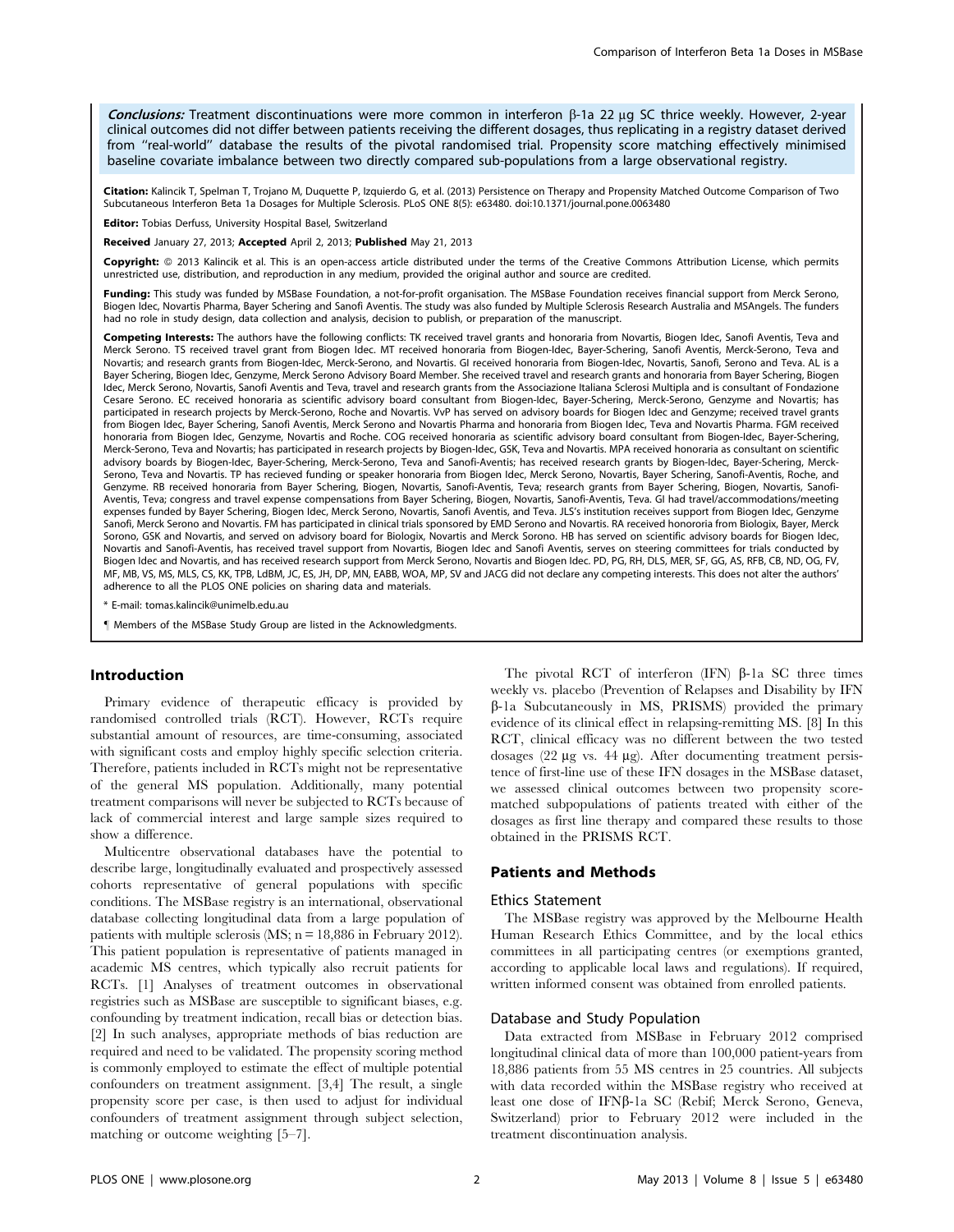The primary analysis of treatment outcomes was performed in patients treated with first-line Rebif in either available dose (i.e. 22 µg or 44 µg SC three times weekly) for at least two consecutive years, with no previous exposure to other disease modifying or immunosuppressive therapy and without switching between the doses. A prerequisite was availability of demographic and clinical information (including measures of disability and relapse activity) throughout the two-year follow-up period. Patients were excluded on the basis of long disease duration  $(>10$  years from disease onset) and low disease activity (no relapses within the two years preceding baseline), in order to approximate the PRISMS study population.

A secondary analysis was performed in a subset of patients with investigator-classified cerebral MRI scans within the two years prior to the baseline visit. This subset was used to calculate a different propensity score including the MRI variables.

#### Data Acquisition

The data were recorded in a prospective, observational manner, as a part of routine clinical practice. Information about MS-related outcomes was updated during clinic visits, using the iMed patient record system to enter data at each of the participating centres. Disability was scored by accredited scorers using the Expanded Disability Status Scale (EDSS). Quality of the EDSS assessment was assured by the requirement of online Neurostatus certification at each of the participating centres. Date of onset of clinical relapses was recorded. Annualised relapse rate (ARR) was calculated based on the relapse onsets recorded within the year preceding treatment initiation (baseline relapse activity) and the two years following the baseline (on-treatment relapse activity). Duration of MS was estimated as the time since the patientreported first clinical manifestation of the disease (recorded retrospectively). The presence, relationships and number of relatives with the diagnosis of MS was recorded in a proportion of patients. MRI brain scans were performed as part of routine clinical practice at each of the participating centres. Availability of T2-weighted imaging with locally reported number of hyperintense cerebral T2 lesions (categorised as 1–8 or 9+ per scan) was the minimum prerequisite for inclusion in the secondary analysis. If gadolinium-containing contrast was administered according to local procedures, gadolinium-enhancing lesions (Gd+) were evaluated as present or absent.

To assure quality of the analysed data, only information from centres with at least 10 active records was used, as stipulated in the study protocol. The minimum prerequisite was at least annual data updates. For all events, including new symptoms, clinical relapses, quantification of disability, changes in disease course, MRI and laboratory investigations and adverse events, a date of event onset was required. Prior to analysis the recorded data were verified using a series of automated procedures to identify any invalid or inconsistent entries.

#### Analysis of Treatment Discontinuation and Switch

Statistical analyses were carried out using Statistica 10 (Statsoft, Tulsa, OK, USA) and R software (http://www.R-project.org). Incidence of treatment discontinuation events with respect to the recorded reasons for discontinuation was compared between the treatment dosages using the Andersen-Gill models with Efron approximation method. These models are used to model time to recurrent events, compensating for highly variable treatment exposure and the fact that each subject could consecutively receive multiple treatments. The models were adjusted for patient age, sex and country. In selected variables, a ''missing'' value was allowed in order to avoid patient exclusions. Cases were censored at the

time of the last visit unless the time of treatment discontinuation event was specified. Goodness of model fit was evaluated using the Akaike information criterion. Initiation of Rebif 44 µg within a month of discontinuing Rebif 22 µg was considered as treatment escalation. Similarly, treatment with Rebif 22 µg within a month of discontinuing Rebif 44 mg was viewed as treatment deescalation.

#### Analysis of Treatment Outcomes

Treatment outcomes were analysed within selected populations of patients (see above) matched based on their propensity of assignment to treatment dosage. All matching procedures were performed using R, the MatchIt package. [9] The propensity score was calculated using a logistic regression model with the outcome variable represented by assignment to the Rebif dosage (with Rebif 22 µg set as the reference category). The model excluding MRI data was built using the following variables: age, disease duration, ARR, EDSS category, disease course, number of relatives with MS and MS centre. The model including the baseline MRI data contained two additional variables, the number of cerebral T2 lesions (categorical, 1–8 or 9+) and the Gd+ lesion status (not given, 0 or 1+). No interaction terms were included. The individual propensity scores (with and without MRI findings) were calculated as weighted sums of those variables with non-zero weights (at 0.1 level of statistical significance).

Patients in the two treatment groups were then matched in a 1:1 ratio using nearest neighbour matching without replacement and discarding from both groups the cases outside the common support of the distance measure (i.e. the common hull of the pooled propensity scores). [10,11] Closeness of the match between the matched patients was evaluated using cumulative and average distances, analysis of standardised differences and tests of statistical significance (paired t-test and McNemar test). After assessing normality of data distribution, treatment outcomes were compared between the propensity score-matched patients with Wilcoxon signed-rank test (EDSS, change in EDSS and ARR) and McNemar test (relapse status) as appropriate. Time free from relapse was estimated by Kaplan-Meier analysis and proportions of relapse-free patients were compared between the groups with Log-rank test censored at two years. Cumulative hazard of multiple relapses was estimated and compared between the groups with the Andersen-Gill model (see above). Since the differences in the baseline variables were accounted for during the matching procedure, no further adjustments for potential confounders were performed. All reported p-values are two-tailed and for each analysis  $p \leq 0.05$  was considered significant. The number of hypothesis-testing procedures was low, therefore no adjustment for multiple hypothesis testing was applied. Power within the used statistical models was estimated.

#### Results

#### Discontinuation of Treatment

Among the 18,886 patients included in the MSBase registry as of February 2012, we identified 4678 patients exposed to Rebif. Of these,  $1188$  (72% females) were treated with the 22  $\mu$ g dosage, 2488 (71% females) were treated with the 44 µg dosage and 1002 (72% females) patients received both the dosages at various times. The average patient age was  $36 \pm 10$  years and disease duration was  $7\pm7$  years (mean  $\pm$  SD), for both treatment dosages at the time of their first initiation. Median treatment period was 2.1 and 2.5 years for the  $22 \mu$ g and  $44 \mu$ g dosages, respectively. Total patient years of follow up were 6480 for the 22 µg and 11,432 for the 44 mg dosage. Distribution of time on treatment is shown in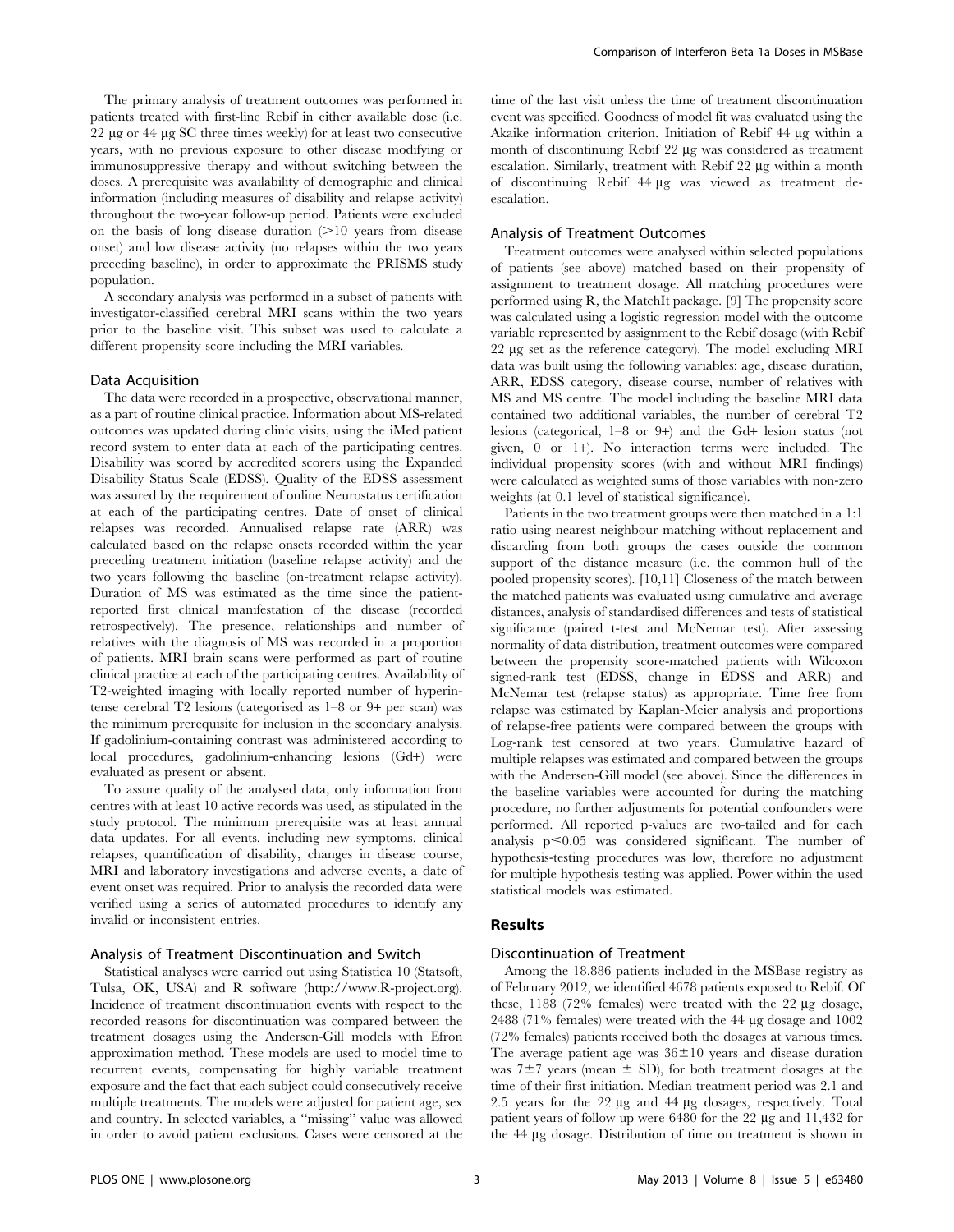Figure 1. It can be seen that the number of patients treated with the  $22 \mu$ g dose for less than 1 year was disproportionately high compared to the longer treatment durations. In total, 4054 treatment discontinuations were recorded in 3059 patients, 1808 from Rebif 22  $\mu$ g and 2246 from Rebif 44  $\mu$ g. There were 192 dosage escalations occurring within the initial 12 months of treatment with Rebif  $22 \mu$ g, and these were excluded from further analyses (red bar in Figure 1). Table 1 provides an overview of the recorded reasons for treatment discontinuation. It is worth noting that in a substantial proportion of cases, the reason for discontinuation was not specified (68%). The annual probability of treatment discontinuation reached 25% in patients on Rebif 22 µg and 20% in patients on Rebif 44 µg. For more detailed list of annual probabilities categorised by the recorded reasons for discontinuation, see Table 1. After adjusting for time on treatment, age, sex and country, the patients treated with Rebif 22 ug were more likely to discontinue treatment than those with Rebif 44 ug (hazard ratio  $(HR) = 1.4$ ,  $p = 10^{-16}$ , Andersen-Gill model, see Figure 2). This difference was apparent in the sub-group analysis with the reason for discontinuation specified as lack of improvement/progression of disease (HR =  $1.\overline{7}$ , p =  $10^{-6}$ ), scheduled stop/ convenience ( $HR = 1.6$ ,  $p = 0.001$ ) or without the reason recorded  $(HR = 1.5, p = 10^{-16})$ . In contrast, the discontinuation rates due to adverse events/lack of tolerance did not significantly differ between the treatment groups (p = 0.98, Andersen-Gill models).

Of the recorded discontinuation events, 466 were evaluated as escalations of Rebif dosage (including the 192 escalations occurring within the initial year of treatment). Apart from the 356 events with the reason not recorded, the most frequent reason for escalation was lack of improvement/progression of disease (94). Similarly, 123 discontinuation events were considered to be deescalations of the Rebif dosage. The reason was not specified in 79 cases and an adverse event/lack of tolerance was recorded in 41 cases.

## Disease Outcomes: Validation of Propensity Matched Outcome Analysis

**Primary analysis.** To directly compare clinical outcomes of treatment with Rebif  $22 \mu$ g and  $44 \mu$ g as the first disease modifying treatment used for at least two consecutive years, 614 and 682 patients were selected, respectively (for baseline characteristics see Table 2). The propensity score (i.e. the likelihood of assignment to the 44 mg Rebif dosage) not including any MRI parameters was determined predominantly by the MS centre  $(OR = 0.05-15, p \ge 10^{-7})$ , logistic regression, see Table S1). In addition, the score was increased by the absence of neurological disability (i.e. by EDSS step 0; OR = 1.8,  $p = 0.07$ ). After applying the nearest matching procedure, 610 patients were retained in each of the treatment groups. Summative distance between the propensity scores of the matched groups decreased from 229 to 159, with the average pairwise distance decreasing from  $0.34\pm0.12$  to  $0.26\pm0.13$  per patient (mean  $\pm$  SD). Characteristics of the matched patients are given in Table 2. No marked differences in the recorded variables were seen between the matched groups.

Table 3 compares the clinical outcomes between the matched groups after two years of treatment with either Rebif dosage. Neither EDSS nor ARR differed significantly between the groups  $(p \ge 0.5,$  signed-rank test). ARR was reduced by 66% and 68% compared to baseline in the lower and the higher dosage groups, respectively. Proportions of patients free from relapses after two years were  $49\%$  and  $50\%$  in the Rebif 22 µg and 44 µg groups, respectively  $(p = 0.8, \text{McNemar test})$ , with time to first relapse  $(p = 0.9,$  Log-rank test, see Figure 3) and cumulative risk of



Figure 1. Exposure to treatment with interferon  $\beta$ -1a SC thrice weekly. Numbers of patients treated with Rebif recorded within the MSBase registry ( $n = 4678$ ) and stratified by time on treatment are shown. Red bar in year 1 indicates the proportion of patients in whom dose escalation was a planned procedure. TIW, three times weekly. doi:10.1371/journal.pone.0063480.g001

relapses comparable between the treatment groups  $(p=0.5,$ Andersen-Gill model). Power contained within the statistical models was sufficient to uncover treatment effects of the following sizes at 90% power and the specified level of statistical significance: EDSS, 0.25; change in EDSS, 0.18; ARR, 0.09; cumulative relapse risk, 0.1.

Secondary analysis. The propensity score involving semiquantitative MRI parameters at baseline was determined predominantly by the MS centre (OR =  $0.2-7$ , p $\geq 0.0001$ , logistic regression). In addition, men ( $OR = 2$ ,  $p = 0.002$ ) and patients with 9 or more T2 lesions ( $OR = 1.8$ ,  $p = 0.09$ ) were more likely to receive Rebif 44 mg. The matching procedure retained 226 patients in each group, with summative distance between the propensity scores of the groups decreasing from 105 to 44 and the average pairwise distance decreasing from  $0.36 \pm 0.12$  to  $0.2 \pm 0.1$ per patient (mean  $\pm$  SD). Table 4 provides group characteristics before and after matching. Despite the overall decrease in distance between the two dosage groups, statistically significant differences in age and the number of hyperintense T2-lesions were not eliminated by the matching procedure.

Clinical outcomes in this analysis inclusive of baseline MRI were similar to the outcomes of the larger comparative analysis detailed above (Table 3). Both EDSS and ARR at two years were comparable between the matched groups  $(p\geq 0.9,$  signed-rank test). ARR was reduced by 72% and 71% compared to baseline in the lower and the higher dosage groups, respectively. Proportions of patients free from relapses at two years were 46% and 51% in the Rebif 22  $\mu$ g and 44  $\mu$ g groups, respectively (p = 0.7, McNemar test), with time to first relapse  $(p = 0.1,$  Log-rank test, see Figure 3) and cumulative risk of relapses similar in both groups ( $p = 0.9$ ; Andersen-Gill model). The models contained 90% power at the specified level of statistical significance to uncover effect sizes as follows: EDSS, 0.4; change in EDSS, 0.31; ARR, 0.13; cumulative relapse risk, 0.2.

## Discussion

Using data from a large clinical practice MS registry, MSBase, we have shown that patients with  $IFN\beta-1a$  SC thrice weekly (Rebif) in the  $22 \mu$ g dosage are more likely to discontinue treatment than those receiving Rebif in the 44 mg dosage. Annual discontinuation rates reached 25% and 20% in the two treatment dosages, respectively. Compared to Rebif 44 µg, the 22 µg dosage was more often discontinued due to perceived insufficient effect or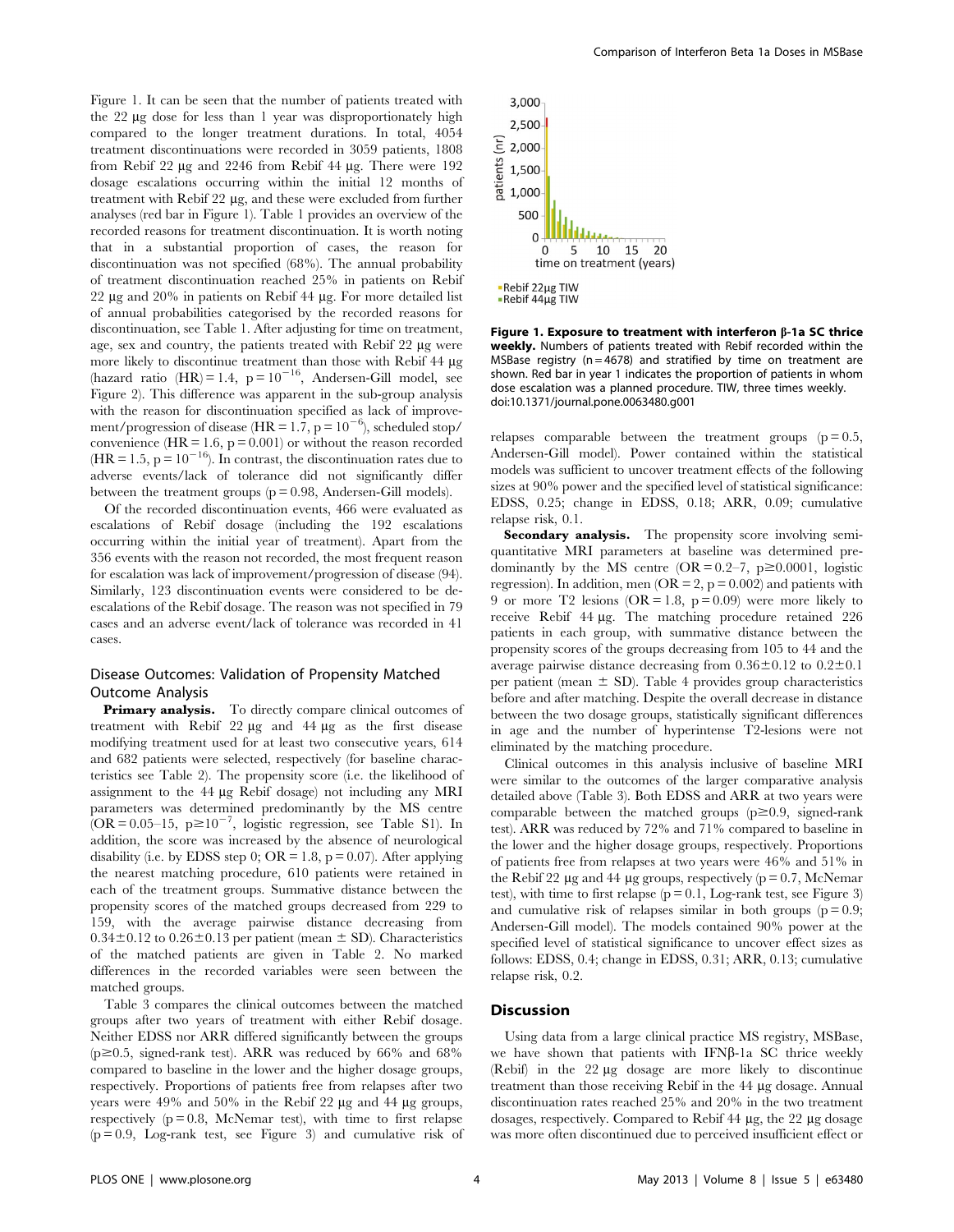

Figure 2. Likelihood of discontinuation by exposure to treatment. Overall proportion of treatment discontinuations in patients treated with either Rebif dosage is shown (left). Discontinuation rates by the recorded reasons are shown. Hazard ratio (HR) is given where significantly different from 1, dashed lines represent 95% confidence intervals. Planned dose escalations within the first year of treatment are not included. HR, hazard ratio; TIW, three times weekly.

doi:10.1371/journal.pone.0063480.g002

a scheduled stop. In order to compare clinical outcomes of the original PRISMS trial with real-world practice, we performed propensity score-matched pairwise analyses of patients receiving either dosage of Rebif as first-line MS therapy who continued on their respective dosage for at least two years. In agreement with the PRISMS trial, our closely matched populations did not show any effect of Rebif dosage on two-year clinical outcomes.

The mean annual probability of discontinuing Rebif within the MSBase registry was 23%, which has markedly exceeded the treatment discontinuation rate reported in the PRISMS study (10–

## Table 1. Discontinuation events.

|                        | all patients | Rebif 22 $\mu$ q | Rebif 44 $\mu$ q |
|------------------------|--------------|------------------|------------------|
| adverse event          | 313 (1.7%)   | 111 (1.7%)       | 202 (1.8%)       |
| lack of tolerance      | 243 (1.4%)   | $61(0.9\%)$      | 182 (1.6%)       |
| lack of improvement    | 205 (1.1%)   | 109 (1.7%)       | 96 (0.8%)        |
| progression of disease | 208 (1.2%)   | 108 (1.7%)       | 100 (0.9%)       |
| scheduled stop         | 117 (0.7%)   | 55 (0.8%)        | 62 (0.5%)        |
| convenience            | 177 (1.0%)   | 88 (1.4%)        | 89 (0.8%)        |
| N/A                    | 2599 (14.5%) | 1084 (16.7%)     | 1515 (13.5%)     |
| Total                  | 3862 (21.6%) | 1616 (24.9%)     | 2246 (19.9%)     |

Data are presented as number of discontinuation events with annual probability of discontinuation stratified by recorded reasons for discontinuation. The events were recorded in all patients within the MSBase ever treated with Rebif. Escalations of treatment dosage planned as part of the treatment initiation protocol (i.e. occurring within the initial 6 months of treatment with Rebif 22 ug) were excluded doi:10.1371/journal.pone.0063480.t001

11% over two years). [8] Similarly, the annual discontinuation rates due to reported adverse events were marginally higher in our study compared to the PRISMS trial (3% and 1.5–2.4%, respectively). Interestingly, the PRISMS and the EVIDENCE trials reported a dose-dependent incidence of adverse events. Namely, decreases in leukocyte, neutrophil and lymphocyte counts, increase in aminotransferase levels and injection site reactions were found to be more frequent in the groups with higher dosages of IFN $\beta$ . [8,12] In the present study, we have shown a similar trend towards higher annual discontinuation rates due to adverse events/lack of tolerance in patients receiving Rebif in the higher dosage, however, this did not reach statistical significance.

It could be argued that an expected better efficacy of the higher Rebif dosage (as perceived by patients and clinicians) could have inflated the discontinuation rate in the Rebif  $22 \mu$ g group. In this case the discontinuation events would most likely be followed by dose escalations. Since the instances of increase in the Rebif dosage from 22  $\mu$ g to 44  $\mu$ g were not included in the analysis of discontinuation events, we assume that the effect of the perceived different therapeutic efficacy on treatment discontinuation was minimal. Overall, the dose escalation was a commonly observed phenomenon (466 cases, i.e. 26% of all discontinuation events in the Rebif 22 µg group). Even though lack of effect was the most commonly specified reason for escalation (in 20% of escalations), the reason was unspecified for 76% escalation events. It is worth noting that almost half of the escalations took place within the first year of treatment initiation, of which 83% were unspecified. We presume that a high proportion of the early escalations were likely planned as part of routine treatment initiation procedure used at some centres. In agreement with this is the observation that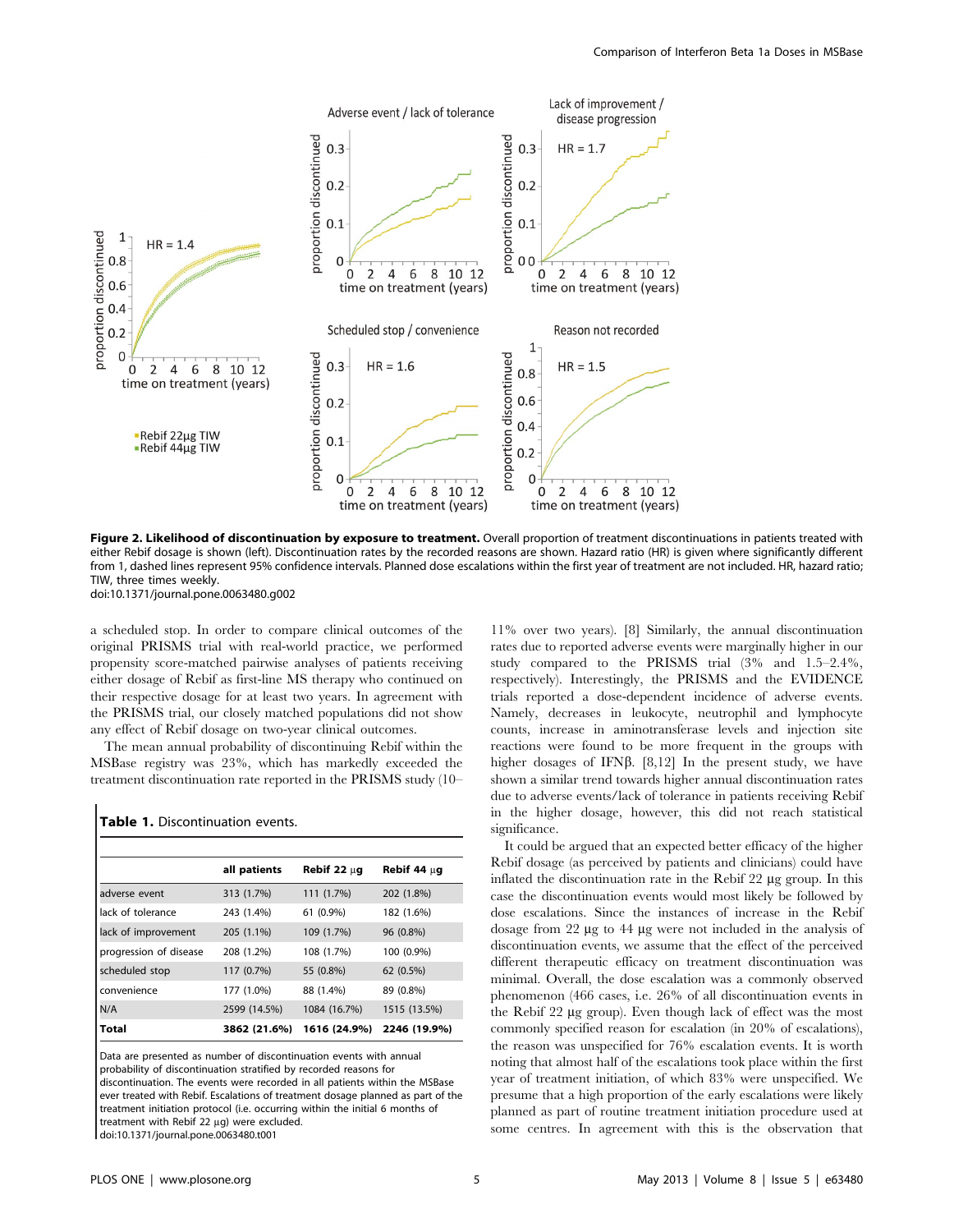Table 2. Baseline demographic and clinical data in patients unmatched and matched by the propensity score.

|                                         |             | <b>Unmatched</b> | <b>Matched</b>   |                  |                  |         |           |  |
|-----------------------------------------|-------------|------------------|------------------|------------------|------------------|---------|-----------|--|
|                                         |             | Rebif 22 $\mu$ g | Rebif 44 $\mu$ g | Rebif 22 $\mu$ g | Rebif 44 $\mu$ g | Cohen d | p         |  |
| subjects (females)                      |             | 614 (69%)        | 682 (68%)        | 610 (68%)        | 610 (69%)        |         | <b>NS</b> |  |
| age (mean $\pm$ SD)                     |             | $34.7 \pm 9.7$   | $35.5 \pm 9.7$   | $34.7 \pm 9.6$   | $35.7 \pm 9.7$   | 0.11    | <b>NS</b> |  |
| MS duration (mean $\pm$ SD)             |             | $4.0 + 2.5$      | $4.1 \pm 2.6$    | $4.0 + 2.5$      | $4.2 + 2.6$      | 0.08    | <b>NS</b> |  |
| annualised relapse rate (mean $\pm$ SD) |             | $1.3 \pm 1.0$    | $1.3 \pm 1.0$    | $1.3 \pm 1.0$    | $1.4 + 1.0$      | 0.02    | <b>NS</b> |  |
| EDSS (median (interquartile range))     |             | 2(1.5, 3.5)      | 2(1.5, 3.5)      | 2(1.5, 3.5)      | 2(1.5, 3.5)      |         |           |  |
| <b>EDSS</b> category                    | [0]         | 4%               | 9%               | 4%               | 7%               |         | <b>NS</b> |  |
|                                         | $[1 - 1.5]$ | 23%              | 29%              | 23%              | 28%              |         |           |  |
|                                         | $[2 - 2.5]$ | 37%              | 29%              | 38%              | 30%              |         |           |  |
|                                         | $[3 - 3.5]$ | 20%              | 15%              | 20%              | 15%              |         |           |  |
|                                         | $[4 - 9.5]$ | 15%              | 17%              | 15%              | 19%              |         |           |  |
| MS course                               | [CIS]       | 5%               | 5%               | 5%               | 5%               |         | <b>NS</b> |  |
|                                         | [RRMS]      | 92%              | 91%              | 92%              | 90%              |         |           |  |
|                                         | [SPMS]      | 3%               | 3%               | 3%               | 3%               |         |           |  |
|                                         | [PPMS]      | 1%               | 1%               | 1%               | 1%               |         |           |  |
| number of relatives with MS             | [0]         | 92%              | 94%              | 92%              | 94%              |         | <b>NS</b> |  |
|                                         | $[1]$       | 7%               | 4%               | 7%               | 5%               |         |           |  |
|                                         | $[2+]$      | 1%               | 2%               | 1%               | 1%               |         |           |  |

CIS, clinical isolated syndrome; EDSS, Expanded Disability Status Scale; MS, multiple sclerosis; PPMS, primary progressive multiple sclerosis; RRMS, relapsing-remitting multiple sclerosis; SD, standard deviation; SPMS, secondary progressive multiple sclerosis. doi:10.1371/journal.pone.0063480.t002

scheduled stop as a reason for discontinuation was more commonly recorded among patients treated with Rebif 22 µg.

Baseline characteristics of the MSBase cohort included in this study and the PRISMS study were remarkably similar. Patients had mean disease duration of 4 years in the MSBase study and 5.3 years in the PRISMS study, with the median EDSS of 2 and 2.5, respectively. Baseline mean ARR was only marginally different between the MSBase and PRISMS studies (1.3 vs. 1.5, respectively). Outcomes of the propensity-matched Rebif dosage comparison confirmed a lack of any statistically significant dosedependent differences in relapse frequency or disability, as demonstrated in PRISMS. [8] Interestingly, our observed ontreatment ARR was 0.4 (for each dosage), while the PRISMS



Figure 3. Kaplan-Meier plots for the proportion of patients free from clinical relapses. No statistically significant differences between the treatment dosages were observed. MRI, magnetic resonance imaging; TIW, three times weekly. doi:10.1371/journal.pone.0063480.g003

reported ARR of 0.91 and 0.86 after two years of treatment with Rebif 22  $\mu$ g and 44  $\mu$ g, respectively. If this difference is to be attributed to a potential under-reporting of relapses in the MSBase registry, it should be noted that this, if present, would in all likelihood apply to either of the treatment groups equally, and thus would be unlikely to confound the analysis comparing the outcomes of the two Rebif dosages. Reassuringly, our reported ARR is comparable to the ARR reported in patients receiving IFN $\beta$ -1a in the most recent RCTs  $(0.3-0.4)$ . [13,14] Also, the reduction of ARR (66–72%) and proportion of relapse-free patients (46–51%) at two years were substantially higher in our study than in the PRISMS trial (39–42% and 27–32%, respectively). Finally, we showed a much less pronounced increase in EDSS over two years (0–0.1) compared to the PRISMS study (0.23–0.24). The PRISMS trial also showed a dose-dependent effect of IFN $\beta$ -1a on MRI parameters, which we were not able to assess, as the quantitative MRI data are not routinely recorded in the MSBase registry. The major difference potentially accounting for these large absolute outcome differences between the MSBase study and the PRISMS randomised trial is the fact that we only included patients with a two-year treatment completion at either dose of Rebif. We know that annualised discontinuation rates of Rebif in the MSBase dataset amount to 23%, therefore the patients with poor relapse control were likely to be differentially lost from the two studies. Nonetheless, the results suggest high treatment efficacy over two years in real-world patients treated with Rebif (at either dose) as their first DMD.

Importantly, we were able to derive a large patient subpopulation from the MSBase clinical practice registry with different initial treatment assignations (largely determined by centre preference) whose two-year outcomes could be compared using patient pairs that were determined with propensity-score baseline covariate matching. We obtained a similar primary result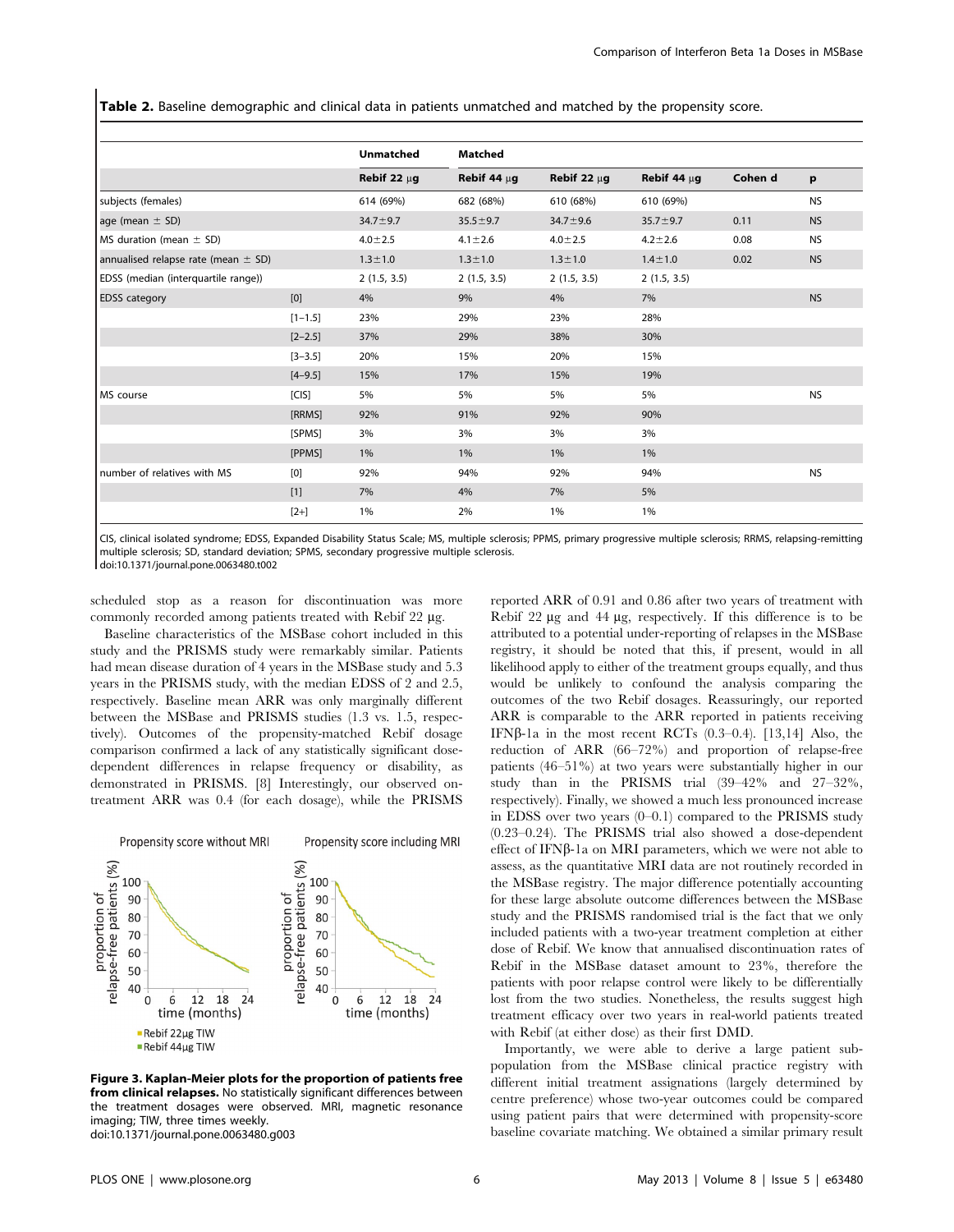Table 3. Clinical outcomes at two years of treatment in the patient groups matched on propensity scores.

|                              | All matched patients (n = 1220) |                  | Matched subgroup with MRI data ( $n = 452$ ) |                  |  |
|------------------------------|---------------------------------|------------------|----------------------------------------------|------------------|--|
|                              | Rebif 22 $\mu$ g                | Rebif 44 $\mu$ g | Rebif 22 $\mu$ g                             | Rebif 44 $\mu$ g |  |
| annualised relapse rate      |                                 |                  |                                              |                  |  |
| $mean \pm SD$                | $0.4 \pm 0.6$                   | $0.4 + 0.6$      | $0.4 \pm 0.5$                                | $0.4 + 0.6$      |  |
| median (interquartile range) | 0.5(0, 0.5)                     | 0(0, 0.5)        | 0.5(0, 0.5)                                  | 0(0, 0.5)        |  |
| relative ARR reduction       | 66%                             | 68%              | 72%                                          | 71%              |  |
| time to first relapse        |                                 |                  |                                              |                  |  |
| $mean \pm SD$ [months]       | $16.5 \pm 9.0$                  | $16.2 \pm 9.3$   | $16.0 \pm 8.9$                               | $16.6 \pm 9.1$   |  |
| proportion relapse-free      | 49%                             | 50%              | 46%                                          | 51%              |  |
| <b>EDSS</b>                  |                                 |                  |                                              |                  |  |
| mean <sub>±</sub> SD         | $2.6 \pm 1.6$                   | $2.5 \pm 1.7$    | $2.4 \pm 1.6$                                | $2.3 \pm 1.7$    |  |
| median (interquartile range) | 2(1.5, 3.5)                     | 2(1.5, 3.5)      | 2(1.5, 3)                                    | 2(1, 3.5)        |  |
| <b>EDSS</b> change           |                                 |                  |                                              |                  |  |
| $mean \pm SD$                | $0.1 \pm 1.2$                   | $0.1 \pm 1.2$    | $0.0 \pm 1.3$                                | $0.1 \pm 1.2$    |  |
| median (interquartile range) | $0(-0.5, 1)$                    | $0(-0.5, 0.5)$   | $0$ (-0.5, 0.5)                              | $0(-0.5, 1)$     |  |

All matched patients and the subset with available MRI data are shown.

ARR, annualised relapse rate; EDSS, Expanded Disability Status Scale; MRI, magnetic resonance imaging; SD, standard deviation.

doi:10.1371/journal.pone.0063480.t003

Table 4. Baseline demographic, clinical and MRI data in the sub-group with available MRI, unmatched and matched by the propensity score.

|                                         |             | <b>Unmatched</b><br>Rebif 22 $\mu$ g | <b>Matched</b>   |                  |                  |         |           |  |  |
|-----------------------------------------|-------------|--------------------------------------|------------------|------------------|------------------|---------|-----------|--|--|
|                                         |             |                                      | Rebif 44 $\mu$ g | Rebif 22 $\mu$ g | Rebif 44 $\mu$ g | Cohen d | p         |  |  |
| subjects (females)                      |             | 269 (75%)                            | 294 (65%)        | 226 (70%)        | 226 (67%)        |         | <b>NS</b> |  |  |
| age (mean $\pm$ SD)                     |             | $33.8 + 8.9$                         | $35.1 \pm 10$    | $33.2 \pm 8.9$   | $35.1 \pm 9.9$   | 0.20    | 0.03      |  |  |
| MS duration (mean $\pm$ SD)             |             | $4.0 + 2.5$                          | $3.9 + 2.4$      | $4.1 \pm 2.5$    | $4.0 \pm 2.4$    | 0.05    | <b>NS</b> |  |  |
| annualised relapse rate (mean $\pm$ SD) |             | $1.5 + 1.0$                          | $1.4 + 1.0$      | $1.5 \pm 1.0$    | $1.4 \pm 1.0$    | 0.06    | <b>NS</b> |  |  |
| EDSS (median (interquartile range))     |             | 2.5(1.5, 3)                          | 2(1, 3)          | 2(1.5, 3)        | 2(1, 3.5)        |         |           |  |  |
| <b>EDSS</b> category                    | [0]         | 5%                                   | 11%              | 6%               | 8%               |         | <b>NS</b> |  |  |
|                                         | $[1 - 1.5]$ | 24%                                  | 29%              | 28%              | 29%              |         |           |  |  |
|                                         | $[2 - 2.5]$ | 31%                                  | 35%              | 36%              | 34%              |         |           |  |  |
|                                         | $[3 - 3.5]$ | 15%                                  | 25%              | 19%              | 17%              |         |           |  |  |
|                                         | $[4 - 9.5]$ | 14%                                  | 11%              | 12%              | 12%              |         |           |  |  |
| MS course                               | [CIS]       | 4%                                   | 7%               | 5%               | 7%               |         | <b>NS</b> |  |  |
|                                         | [RRMS]      | 94%                                  | 91%              | 93%              | 90%              |         |           |  |  |
|                                         | [SPMS]      | 1%                                   | 2%               | 2%               | 2%               |         |           |  |  |
|                                         | [PPMS]      | 0%                                   | 0%               | 0%               | 0%               |         |           |  |  |
| number of relatives with MS             | [0]         | 92%                                  | 93%              | 91%              | 93%              |         | <b>NS</b> |  |  |
|                                         | $[1]$       | 7%                                   | 5%               | 8%               | 6%               |         |           |  |  |
|                                         | $[2+]$      | 1%                                   | 0%               | 1%               | 0%               |         |           |  |  |
| MRI brain: T2 lesions                   | $[1-8]$     | 93%                                  | 70%              | 91%              | 77%              |         | 0.02      |  |  |
|                                         | $[9+]$      | 7%                                   | 30%              | 9%               | 23%              |         |           |  |  |
| MRI brain: Gd+ lesions                  | [0]         | 88%                                  | 73%              | 87%              | 80%              |         | <b>NS</b> |  |  |
|                                         | $[1+]$      | 10%                                  | 21%              | 12%              | 16%              |         |           |  |  |
|                                         | [missing]   | 1%                                   | 6%               | 1%               | 4%               |         |           |  |  |

CIS, clinical isolated syndrome; EDSS, Expanded Disability Status Scale; MRI, magnetic resonance imaging; MS, multiple sclerosis; PPMS, primary progressive multiple sclerosis; RRMS, relapsing-remitting multiple sclerosis; SD, standard deviation; SPMS, secondary progressive multiple sclerosis. doi:10.1371/journal.pone.0063480.t004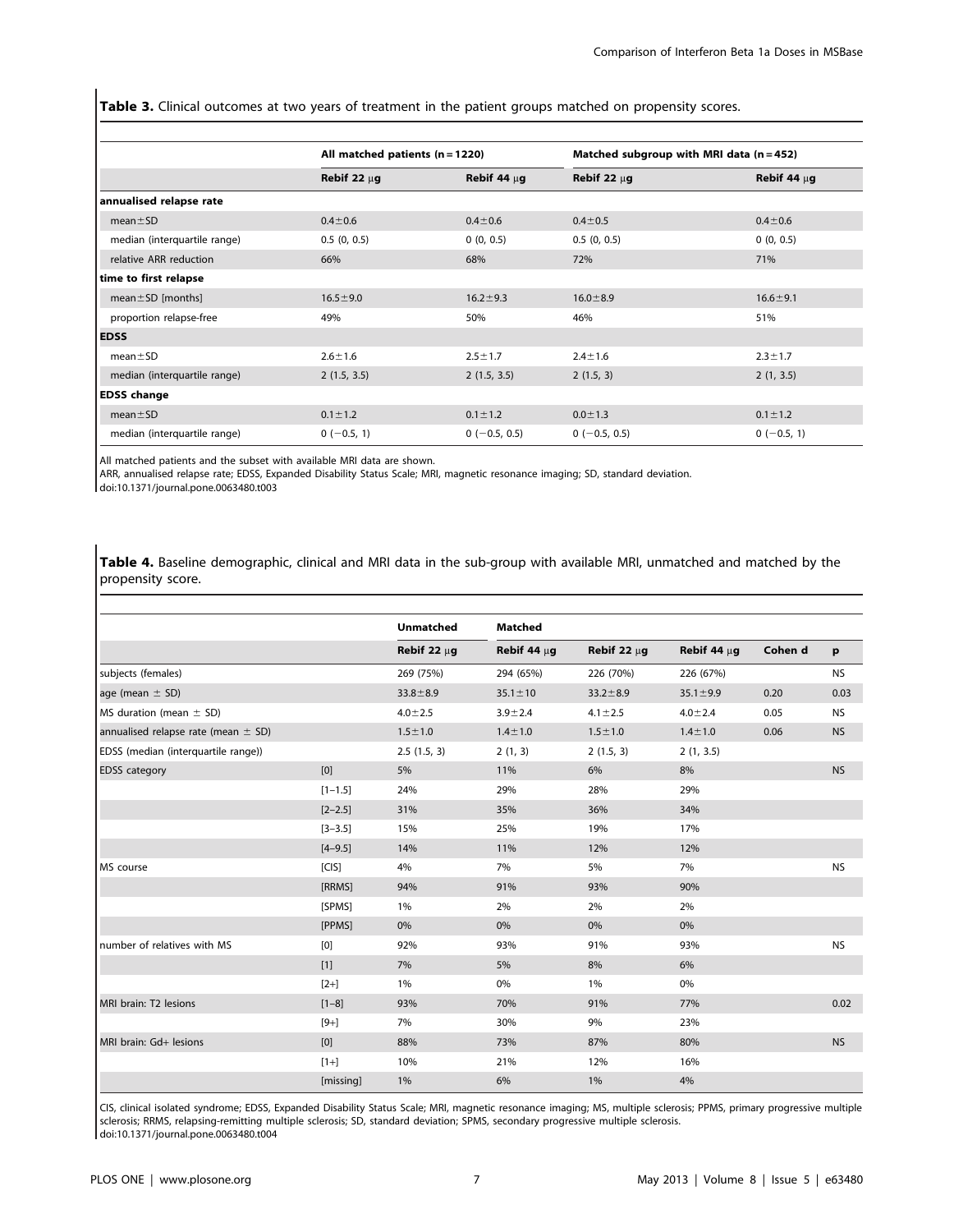(i.e. the lack of dosage-dependent treatment effect) to that obtained in the pivotal randomised trial examining the same treatment outcomes. We therefore believe that imbalance within patient populations non-randomly assigned to different treatment can potentially be controlled with propensity-based methods. Such methods include weighting, stratification, matching and covariate adjustment. Studies in observational cohorts of patients with MS had previously employed propensity score-weighted analyses to evaluate disease outcomes, [5,15–17] propensity score-based stratification to assess long-term benefits of early versus delayed immunomodulatory treatment [7,18] and propensity score matching to evaluate sex difference in response to IFN $\beta$ . [19] Combinations of propensity score stratification with other methods, such as recursive partitioning, were also tested [6].

While our approach provided sufficient power for the subsequent analyses and resulted in a patient sample that was likely to be representative of patient populations at MS centres, it did not eliminate the bias potentially introduced by unknown confounders. To ameliorate this risk, we have accounted for the locationspecific hidden confounders (e.g. centre-specific dose preferences) by adjusting our models for treating centre. As the matching algorithm, we have chosen the nearest neighbour procedure in a 1:1 ratio with a relatively benevolent criterion for excluding the cases outside the hull of the pooled distance measure. [10] Even though this did not result in a perfect overlap of the propensity scores between the two matched populations, it still led to a marked decrease in the mean distance between the matched groups. For a perfect overlap to be achieved, a stricter matching criterion would have been required, which in turn would have resulted in exclusion of a high number of patients and unnecessary loss of power. We have therefore chosen to use the criterion that allowed us to preserve power while achieving a satisfactory match.

We also adjusted our statistical models for age, sex and country, which we have shown to be related to treatment discontinuation. [20] However, we were unable to adjust the analyses for change in disability, as this was usually not recorded at the time of treatment discontinuation. Moreover, we were unable to include information about relapse severity and recovery, which was often missing and the resulting statistical models would most probably be overfitted. A potential under-estimation of the frequency of treatment discontinuations due to specific reasons could stem from the relatively high proportion of discontinuation events with the reason not specified. Also, baseline cerebral MRI data were missing in the majority of patients. However, a propensitymatched subgroup analysis including MRI did not yield results different to the subgroup analysis excluding MRI. It is of note that the quality of the MRI data were likely to be variable, as they were provided by the clinicians using a semi-quantitative evaluation of MRI lesions carried out in a number of scanners with variable protocols. However, the number of hyperintense T2-lesions and the presence/absence of Gd+ lesions were probably the MRI characteristics that were most likely to influence clinical decisionmaking with respect to DMD choice. It should also be noted that the quality of clinical data recorded in observational registries such as MSBase is unlikely to be similar to the quality of data originating from RCTs during the on-treatment period. Paradoxically, the quality of data pertaining to the pre-treatment time is actually likely to be better, as it is generally prospectively recorded in MSBase prior to treatment start, whereas in clinical trials disease and relapse history is typically collected retrospectively. Finally, the inclusion criterion of sustained therapy with Rebif for at least two years resulted in bias towards selecting patients with

more satisfactory treatment response. We presume that this bias influenced either of the dosage groups symmetrically and did not confound the comparison of disease outcomes between the groups.

#### Conclusion

In this study, we have shown that direct real-world treatment comparisons can be conducted on registry data. Using the global MSBase registry data, we conducted a propensity score-based pairwise patient selection method to compare treatment outcomes between two doses of IFN  $\beta$ -1a thrice weekly (Rebif 22 µg vs. Rebif  $44 \mu$ g). The dosage comparisons in our study with respect to differences in relapse rate and EDSS change mirrored those obtained from the pivotal RCT and enabled their broader generalisation. This method could be of increasing importance for head-to-head evaluation of the rapidly increasing number of disease modifying therapies in MS, many of which will never be compared to each other in RCTs. Although we do not claim that the results produced by the analyses of the observational registries can substitute for RCTs, we believe that the described technique represents a useful and feasible option when RCTs are not feasible or unlikely to be conducted.

#### Supporting Information

Table S1 Assignation to treatment dosage by treating centres. The table shows number of patients assigned to either Rebif dosage at each of the participating centres. Odds relative to the reference centre (IT-002) of assignation to the higher dosage are given. The results were incorporated in the individual propensity scores. (DOCX)

#### Acknowledgments

MSBase study group co-investigators: From the Centre hospitalier del'Universite de Montreal, Hopital Notre-Dame, Canada, Dr Elaine Roger and Dr Pierre Despault; from the Royal Melbourne Hospital, Australia, Dr Mark Marriott, Dr Anneke Van der Walt, Dr John King, Dr Trevor Kilpatrick, Dr Katherine Buzzard, Dr Vilija Jokubaitis, Dr Jill Byron and Ms Lisa Morgan; from Box Hill Hospital, Monash University, Australia, Dr Olga Skibina and Ms Jodi Haartsen; from Department of Neuroscience and Imaging, University 'G. d'Annunzio', Italy, Dr Giovanna De Luca, Dr Valeria Di Tommaso, Dr Daniela Travaglini, Dr Erika Pietrolongo, Dr Maria di Ioia, Dr Deborah Farina and Dr Luca Mancinelli; from University of Bari, Italy, Dr Damiano Paolicelli and Dr Pietro Iaffaldano; from Hospital Italiano, Argentina, Dr Juan Ignacio Rojas and Dr Liliana Patrucco; from Hopital Tenon, Paris, France, Dr Etienne Roullet; from FLENI, Argentina, Dr Jorge Correale and Dr Celica Ysrraelit; from Ospedale di Macerata, Italy, Dr Elisabetta Cartechini and Mr Eugenio Pucci; from John Hunter Hospital, Australia, Dr David Williams and Dr Lisa Dark; from Al-Zahra Hospital, Iran, Dr Vahid Shaygannejad; from MS-Centrum Nijmegen, Nijmegen, The Netherlands, Dr Cees Zwanikken; from Mater Dei Hospital, Malta, Dr Norbert Vella; and from Central Clinical Emergency Military Hospital, Dr Carmen-Adella Sirbu.

#### Author Contributions

Conceived and designed the experiments: TK HB. Performed the experiments: TS BS EvM TK MT AL EC VVP FGM CO-G MPA RB G. Izquierdo FM RA HB PD G. Iuliano PG RH DLS MER SF GG AS TP RF-B CB JL-S ND OG FV MF MB VS MS MLS CS KK TP-B LdB-M JC ES JH DP MN EABB WOA MP SV JACG. Analyzed the data: TK. Wrote the paper: TK.